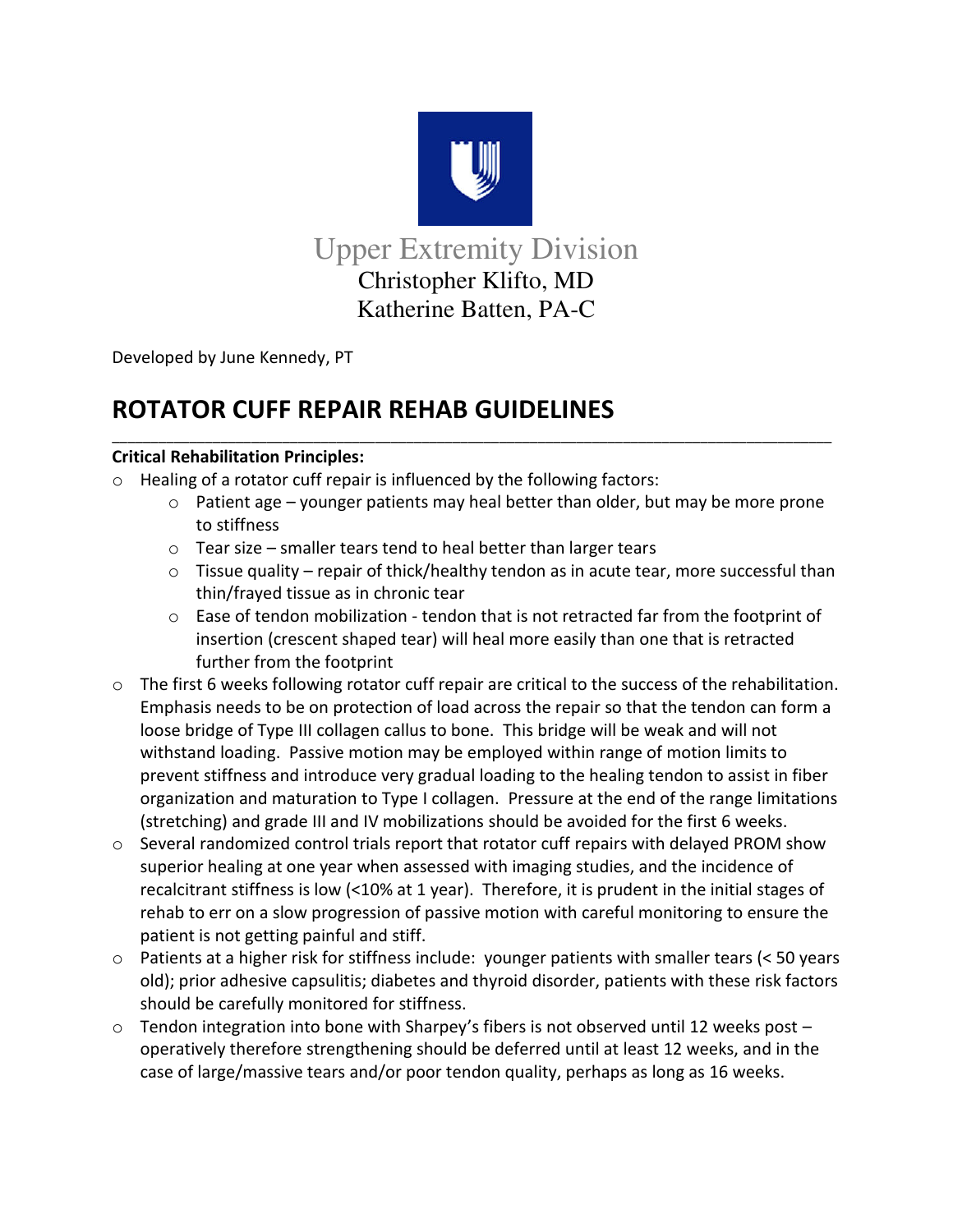- $\circ$  Patient education at each stage of recovery about activity guidelines and exercise progression is important for successful rehabilitation.
- o For further information please refer to: Thigpen C, Shaffer M, Gaunt B, Leggin B, Williams G and Wilcox R: The American Society of Shoulder and Elbow Therapists' consensus statement on rehabilitation following arthroscopic rotator cuff repair. Journal of Shoulder and Elbow Surgery 25(4):521-35, 2016.

### **SURGEON SHOULD INDICATE ON REFERRAL OR SURGERY NOTE WHETHER THE ROTATOR CUFF REPAIR SHOULD FOLLOW THE SMALL/MEDIUM OR LARGE/MASSIVE GUIDELINES**.

# **PHASE 1 – PROTECTIVE/HEALING PHASE: Load to failure/pull out strength is 25- 30% normal at 6 Wks; (post op visit-6 weeks)**

### **PRECAUTIONS/ACTIVITY GUIDELINES**

- Sling wear at all times with abduction pillow in place, including sleep. Sling may be removed for basic grooming and exercise sessions. After 2-3 weeks, sling may be removed for desk top work while arm is supported
- Sling wean: small/med begin at 4 weeks; large/massive begin at 6 weeks; start with removal of abduction pillow and sling off for short periods in controlled setting of home. Gradually increase time out of sling at home, and finally when out in community by end of 6-8 week period pending size of repair
- No active use of the operated UE on land; No weight bearing through the operated UE
- Avoid passive tension across repaired rotator cuff tendon(s) (eg. no cross body adduction for supraspinatus repairs)
- Avoid ROM behind the back (eg. no hand slide up spine for IR)
- **HOME EXERCISES FOR SHOULDER PROM: deferred to 2 weeks for small/med and 4 weeks for large/massive in restricted range per chart below**
- **CLINIC THERAPY VISITS: occur weekly for all patients to ensure that patients are not getting stiff and that pain is well managed. All patients should be able to achieve passive elevation to 90 and passive ER in scapular plane to 30 degrees after 2 weeks IN CLINIC with PROM performed by therapist.**
- **Isolated traumatic Subscapularis repairs should be protected to 90 deg elevation and neutral (0 deg ER) for first 3 weeks and then may go to 30 deg ER from 3-6 weeks.**

| <b>PHASE 1 PROM LIMITS  </b> | <b>ELEVATION</b> | <b>EXTERNAL</b>  | <b>SLING</b>            |
|------------------------------|------------------|------------------|-------------------------|
| <b>FOR HOME EXERCISES</b>    |                  | <b>ROTATION</b>  |                         |
|                              |                  | (SCAPULAR PLANE) |                         |
| SMALL/MEDIUM                 |                  |                  | 24/7 FOR 4 WEEKS        |
| 2-4 WEEKS                    | $0 - 90$         | $0 - 30$         |                         |
| 4-6 WEEKS                    | $0 - 120$        | $0 - 45$         | <b>SLOWLY WEAN FROM</b> |
|                              |                  |                  | <b>SLING</b>            |
| LARGE/MASSIVE                |                  |                  | 24/7 FOR 6 WEEKS        |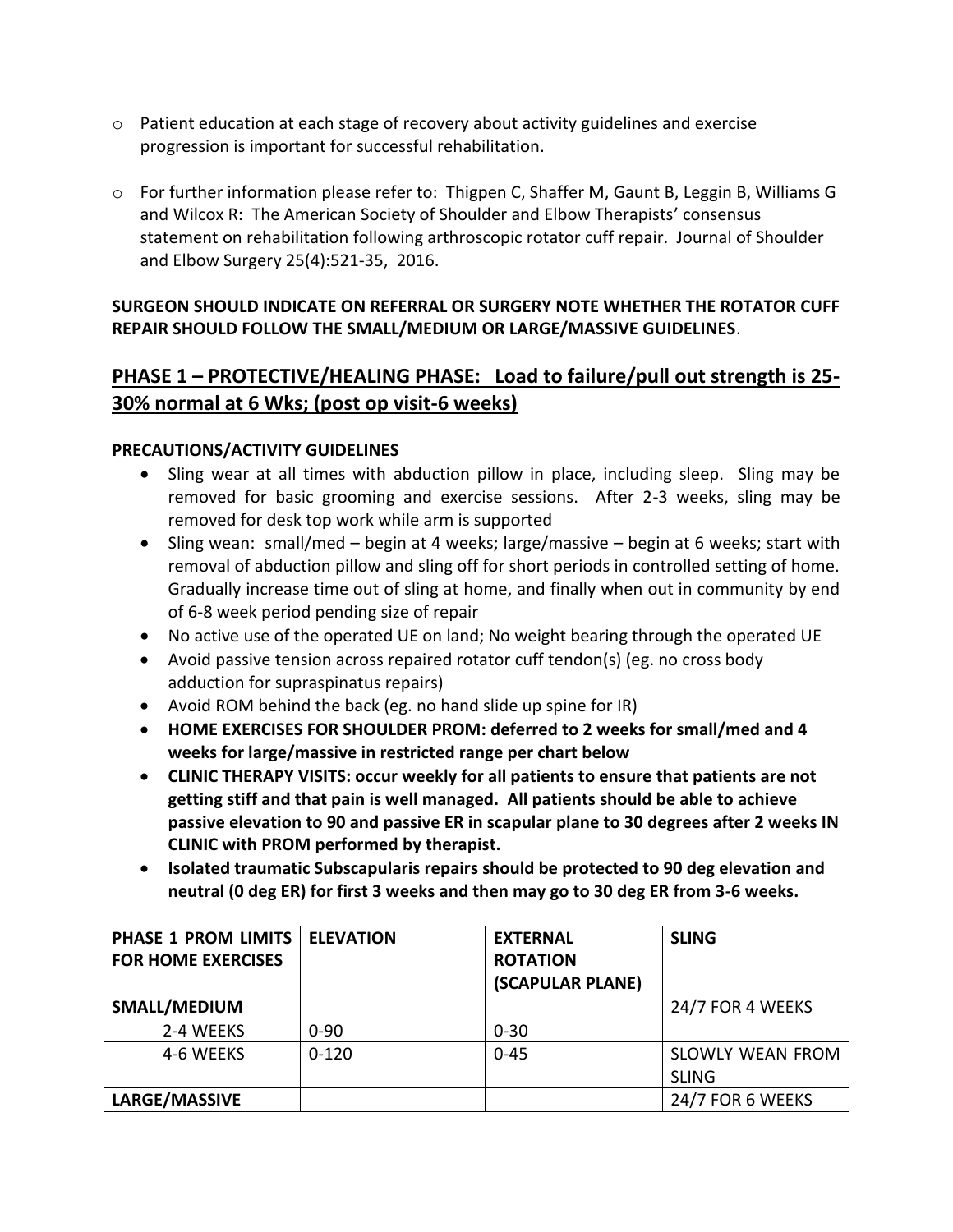| 4-6 WEEKS | $0 - 90$  | $0 - 30$ |                  |
|-----------|-----------|----------|------------------|
| 6-8 WEEKS | $0 - 120$ | $0 - 45$ | SLOWLY WEAN FROM |
|           |           |          | <b>SLING</b>     |

- NO pulley or cane assisted elevation in this phase
- No driving while on narcotic pain medication; Sling must be worn if choose to drive when weaned off pain meds unless sling removal cleared by surgeon
- No bathing until after suture removal and wounds healed; may shower 5 days after surgery; suture removal post-op day 7-10
- Ice and elevation used in combination with medication for control of pain and swelling
- Return to work as determined by MD/PT dependent on work demands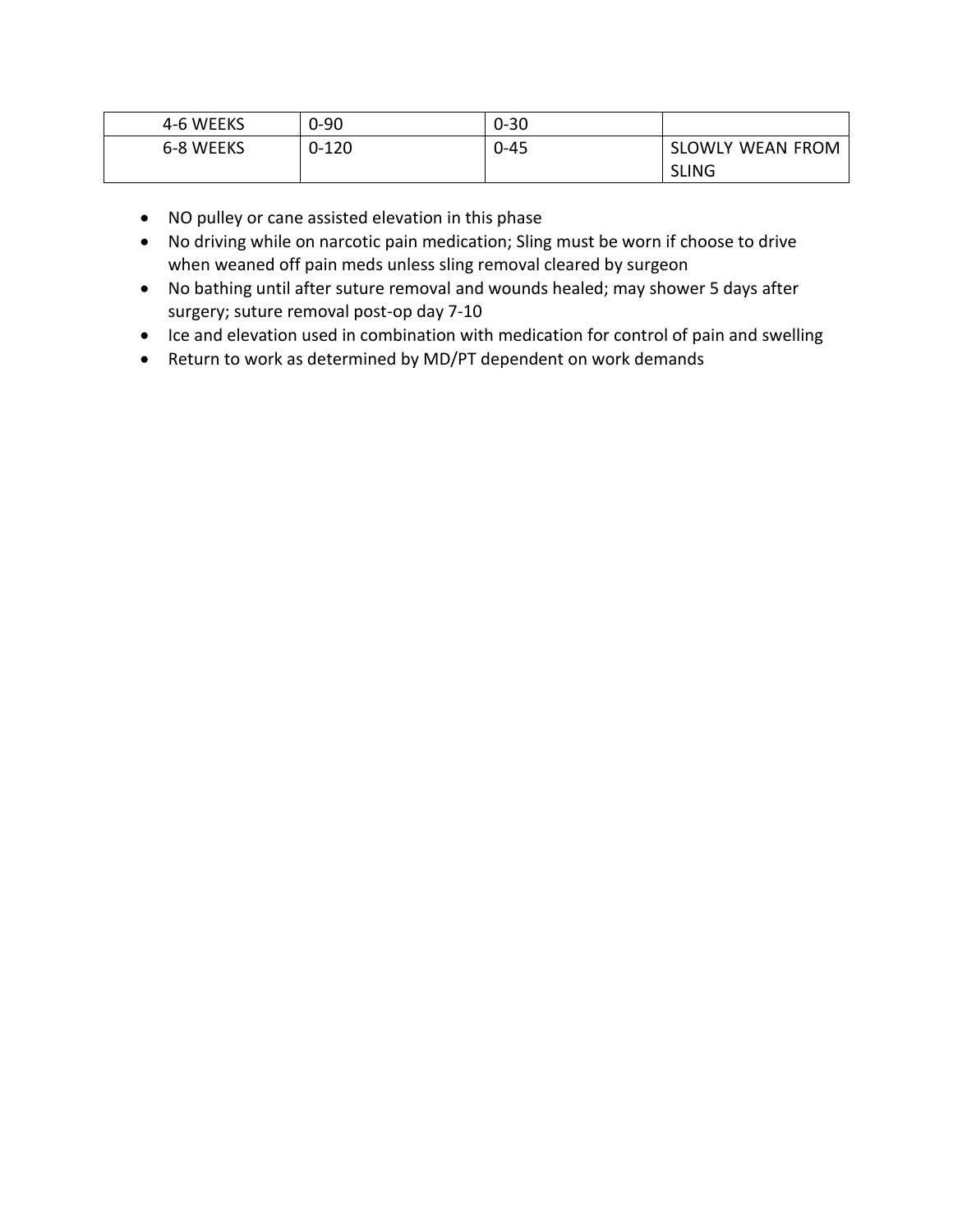### **GOALS**

- Patient education about the nature of the surgery, associated precautions and expected rehabilitation progression
- Protect rotator cuff repair and create an environment for optimal healing
- Control pain, swelling and inflammation
- Achieve PROM limits established above
- Establish stable scapula

### **EXERCISES/PT INTERVENTIONS**

### **Initial post-operative home exercises:**

- Elbow, wrist and hand AROM without weight
- **PROM (opposite UE assisted) for elbow flexion and supination for first 4 weeks if concomitant biceps tenodesis/tenotomy performed**
- Posture: active seated and standing thoracic extension and scapular sets (retraction to neutral), depression and protraction, cervical ROM/upper trapezius stretch as needed
- Pendulum: small circles with arm supported by non-operative arm for first three weeks, then unsupported for the remainder of the phase for the small/medium repairs. Continue supported pendulum for large/massive tears for all 6 weeks of phase 1. Emphasize passive motion.

### **2 weeks for small/med tears and 4 weeks for large/massive tears home exercises:**

- Passive Range of Motion limit 10 reps held 10 seconds to prevent cyclic load to cuff repair and perform 3 times daily:
	- o Elevation seated or standing table top supported elevation in scapular plane in established PROM constraints; or supine self assisted with non-operative UE with bent elbow elevation in scapular plane
	- o ER Seated or supine self assisted or wand assisted ER in scapular plane in established PROM constraints
- Grade I/II mobilization as indicated for pain relief
- Aquatic therapy after 3-4 weeks (small/med); 6 (large/massive) with shoulders totally submerged, slow active motion within precautionary ROM with cue such as "Don't let the water ripple."
- NO ROM behind the back in this phase; No Cross body adduction past midline

### **CRITERIA TO PROGRESS TO PHASE 2**

- Surgical repair in early healing by adhering to precautions and immobilization guidelines
- Staged PROM goals achieved
- Minimal to no pain

# **PHASE 2 – MOTION RECOVERY PHASE: Load to failure/pullout strength is 50- 60% at end of 12 weeks: (Post-op week 6 (small/med) or 8 (large/massive) through postop week 12)**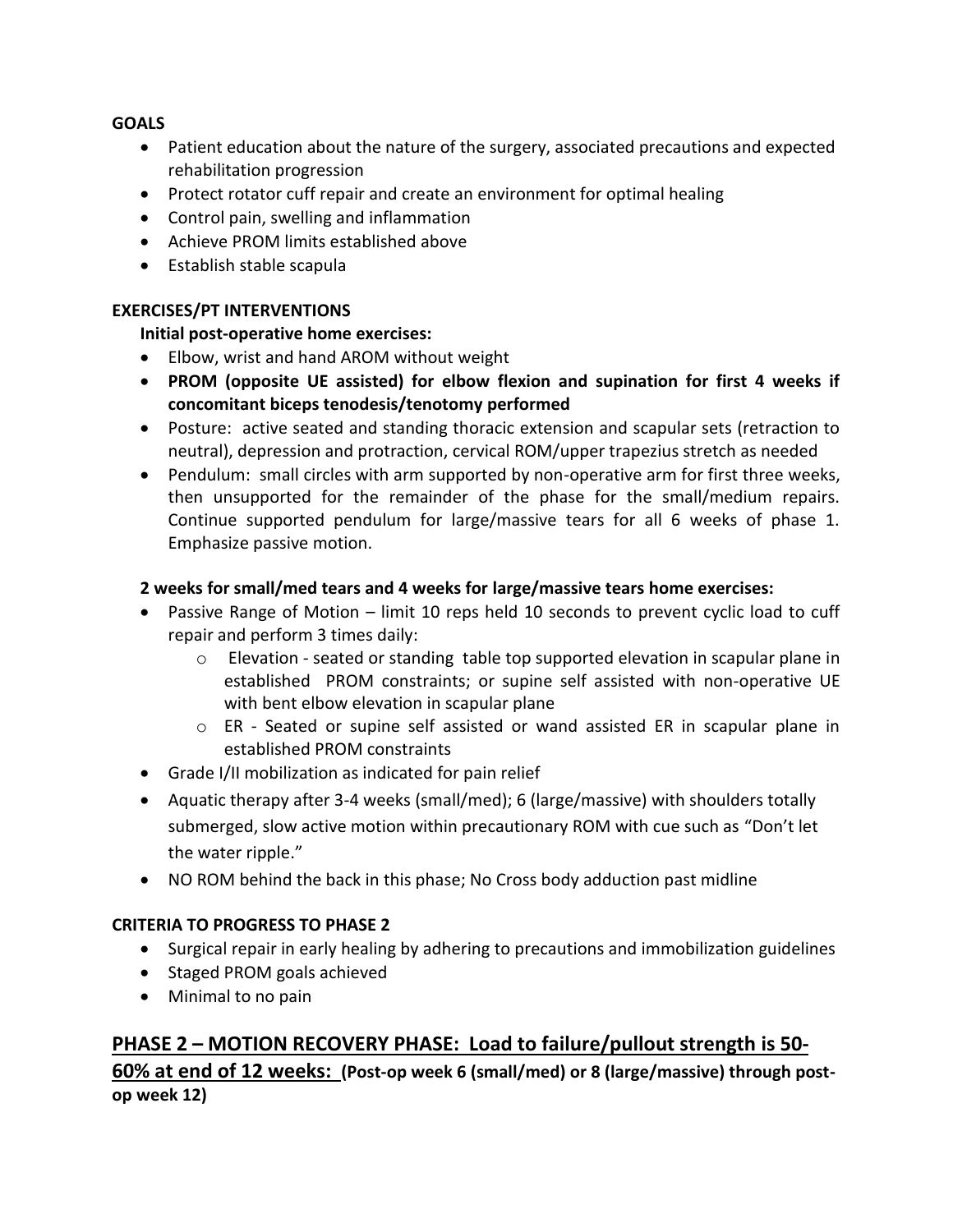## **PRECAUTIONS /ACTIVITY GUIDELINES**

- Discontinue sling by the end of week 6-8 and may use arm actively at waist level with minimal weight: "nothing heavier than a coffee cup," and not at or above shoulder height until able to do so with normalized mechanics and no pain
- No supporting of body weight by hands and arms
- No excessive behind the back movement
- PROM progressed toward normal, AAROM initiated and progressed toward AROM gradually
- As AROM is restored, ensure proper biomechanics of elevation with avoidance of "scapular shrug"
- Avoid inferior glides and distraction until after 12 weeks

## **GOALS**

- Continued protection of healing tissue with slow progression of activity (exercises and ADL's) from waist level first, and then slowly in more elevated positions
- Restore full PROM by week 12 (gradual restoration)
- Normalize AROM without overstressing healing tissue
- Minimize pain and inflammation (may ice after exercise)

# **EXERCISES/PT INTERVENTIONS**

- Continue thoracic extension and scapular set (retraction to neutral plus depression) prior to any passive or active exercise for optimal positioning
- PROM to tolerance with gentle overpressure in all planes; may begin very gentle cross body adduction and hand slide up spine, etc, in range without muscle splinting/guarding; may begin ER at 90 deg abduction in scapular plane.
- Integrate grade 3 and 4 only in anterior/posterior direction glenohumeral mobilization as needed prior to PROM.
- AAROM: cane assisted forward elevation in supine begin with bent elbow, progress to straight as able to control the short lever arm through the range without pain; progress to inclined table top AROM (bent then straight elbow); progress to vertical supported on wall (bent then straight elbow); then vertical unsupported
- AROM: ER in sidelying; prone extension to hip (not past 20 degrees extension) with end range scapular retraction; supine serratus punches; supine long lever arm motion in controlled range from balanced position
- Aquatic: no range restrictions; may add cross body adduction and may progress speed as directed by PT/MD
- Submaximal isometrics for ER; IR; abduction; flexion; extension as indicated if not tolerating active motion progression
- Rhythmic stabilization in balanced position (90 degrees elevation in supine) with submaximal force. Gradually increase force and move out of balanced position: 60, 120, 150 degree positions of elevation
- Sidelying manually resisted scapular protraction and retraction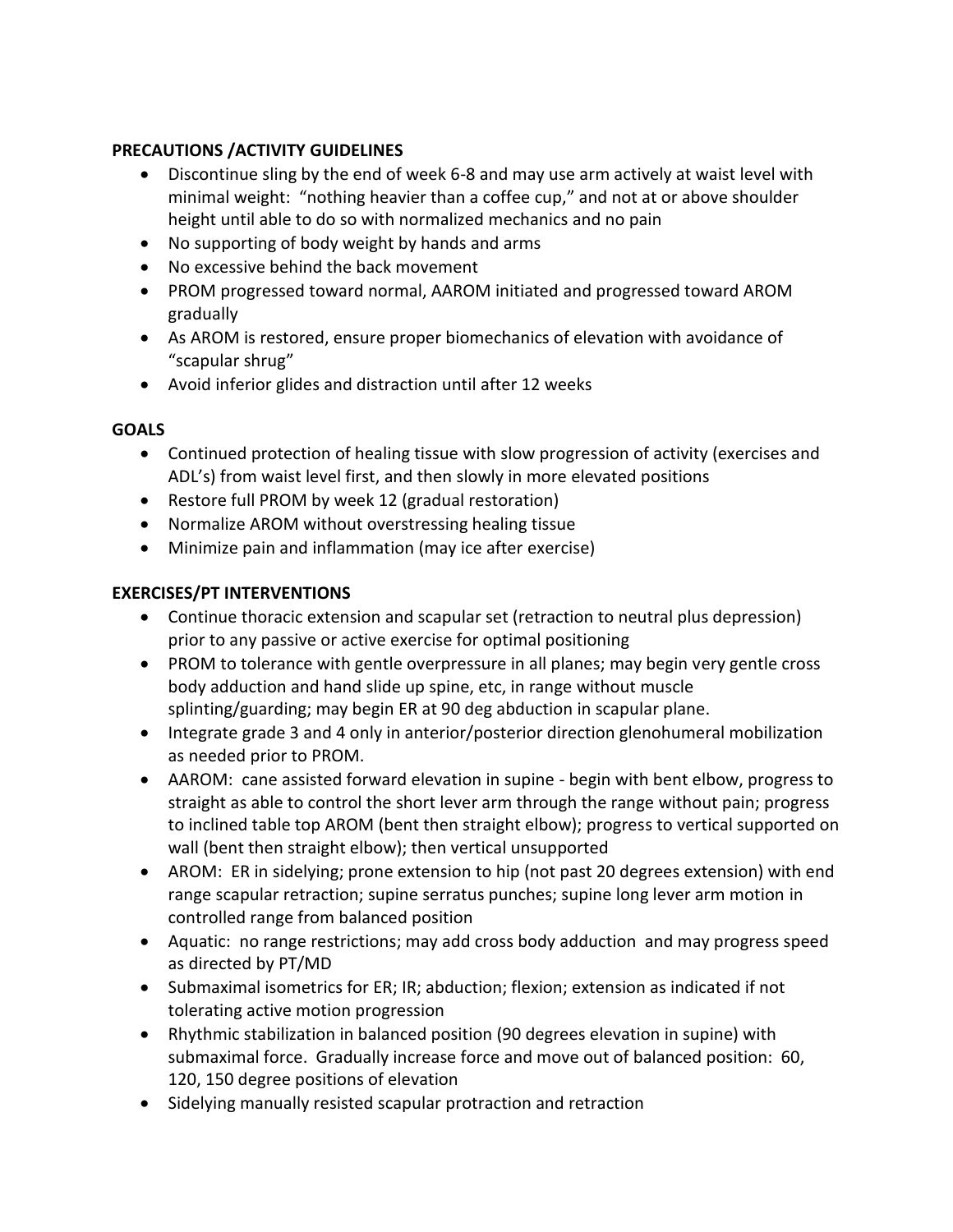### **CRITERIA TO PROGRESS TO PHASE 3**

- Full passive range of motion
- AROM with normalized mechanics for elevation without scapular shrug or other substitution patterns
- Pain level less than 2/10 with exercise and ADL

# **Phase 3- STRENGTH/FUNCTION RECOVERY PHASE: Load to failure/pullout strength is 80% at 6 months: (Post-op month 3 through Post-op month 6)**

### **PRECAUTIONS/ACTIVITY GUIDELINES**

- Use of the arm at and above shoulder level may occur with light weight, as long as mechanics for elevation remain normalized. Lifting up to 10 lbs below shoulder level is allowed
- Normalization of ADL's, work and recreational activity gradual return, particularly for repetitive and overhead activities
- Gradual progression of exercises to restore strength, endurance, and work/sport specific movement
- **Resistance exercises should only be initiated when there is Full AROM with normalized mechanics**

#### **GOALS**

- Full AROM with normalized mechanics in all planes
- Normalized muscle strength in the rotator cuff, scapular stabilizers, and shoulder primary movers
- Return to ADL's, work and recreational activities without pain or disability

#### **EXERCISES/PT INTERVENTION**

- UBE for active warm up
- Continued end range stretching and mobilizations as needed, particularly posterior capsule (cross body adduction, sleeper stretch with scapula stabilized, ER > 90 degrees for throwers/tennis). Rotator cuff strengthening: "full can" scaption, initially to 90, then throughout range, no weight, to max 3-5 lb. resistance; ER and IR strengthening with hand weights or theraband, initially below shoulder level, progressing to above shoulder level as needed for work or sport. Emphasize high repititions (30-50) with low resistance (1-5 lbs); progress in increments of one pound when 30-50 repetitions are easy and painless
- Scapular stabilization exercises: Extension to hip and horizontal abduction with ER, either prone with hand weights, or standing with theraband; serratus presses in supine with hand weight; serratus wall presses with shoulder in neutral and in ER, then progress to weight bearing on incline when well controlled without scapular winging.